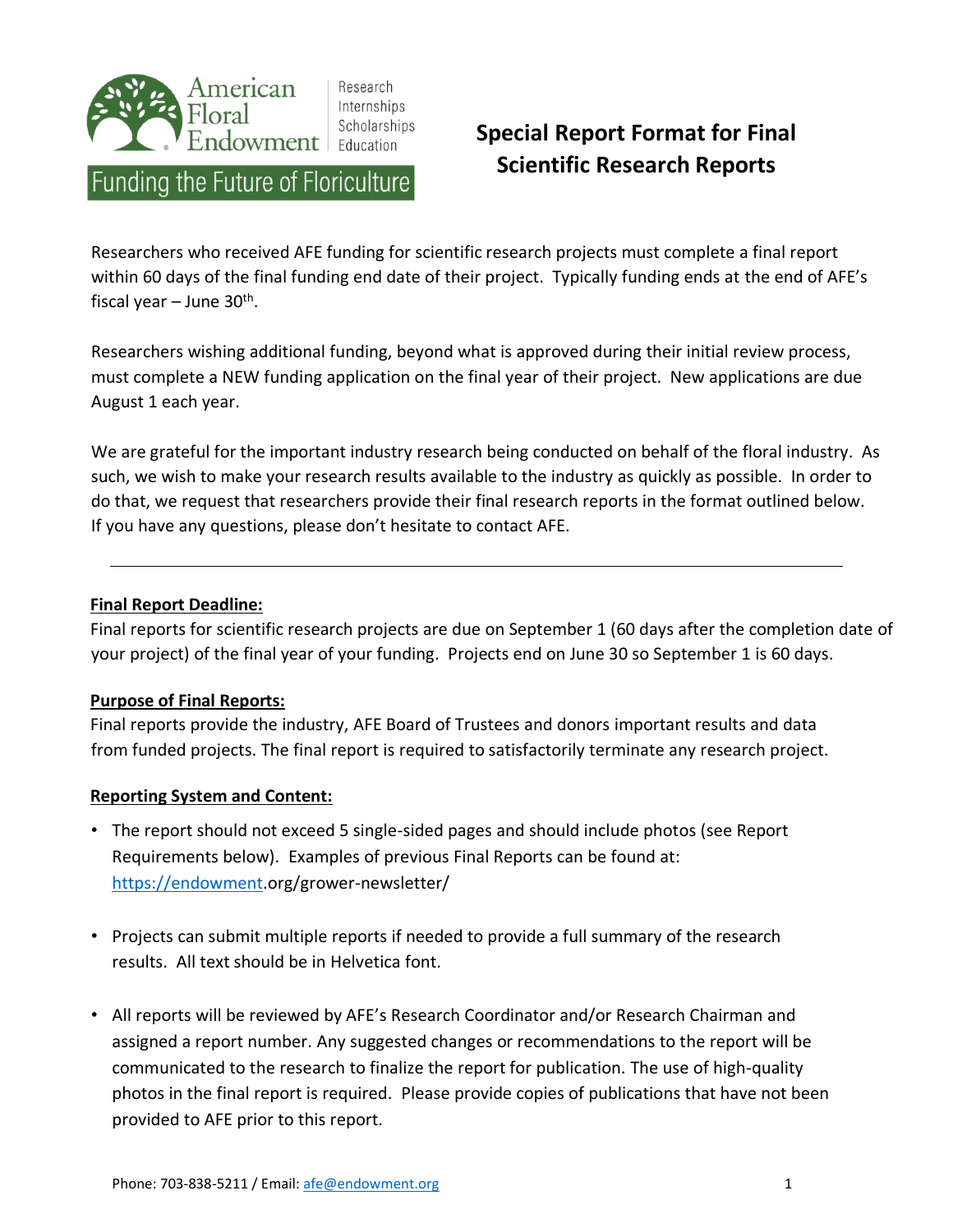## **Final Report Formatting/Page Set Up:**

Letter size: 8 ½ x 11 Margins: All margins should be 1" Page border: 1.5 pt. black border wrapped around text

### **Heading:**

**The heading should be in 14-point font and bold and should read:** 

Special Research Report #\_\_\_\_\_: *Title of the Report* **Note:** The number will be assigned by the Endowment

#### **Also list the category of the report. Choose from the list below:**

- Disease Management
- Insect Management
- Plant Breeding and Genetic Engineering
- Post Production
- Production Technology
- Specialty Research Projects

## **In 12-point font below the heading, list the authors following the format below:**

Thomas J. Gianfagna<sup>1</sup>, Kit L. Yam<sup>2</sup> and George J. Wulster<sup>1</sup>

1 2Plant Biology and Pathology Department and Food Science Department, Rutgers – The State University of New Jersey, New Brunswick, NJ

or

Stephanie E. Burnett<sup>1</sup>, Shuyang Zhen<sup>1</sup>, and Marc van Iersel<sup>2</sup> 1 Department of Plant, Soil, & Environmental Sciences, University of Maine, Orono, ME

## **Insert a 1-point horizontal black line after the authors and before the beginning of the report.**

## **Footer: Follow the following example. Note the footer is under the page border:**

 $\mathbf{1}$ 

American Floral Endowment 2013

Report #452